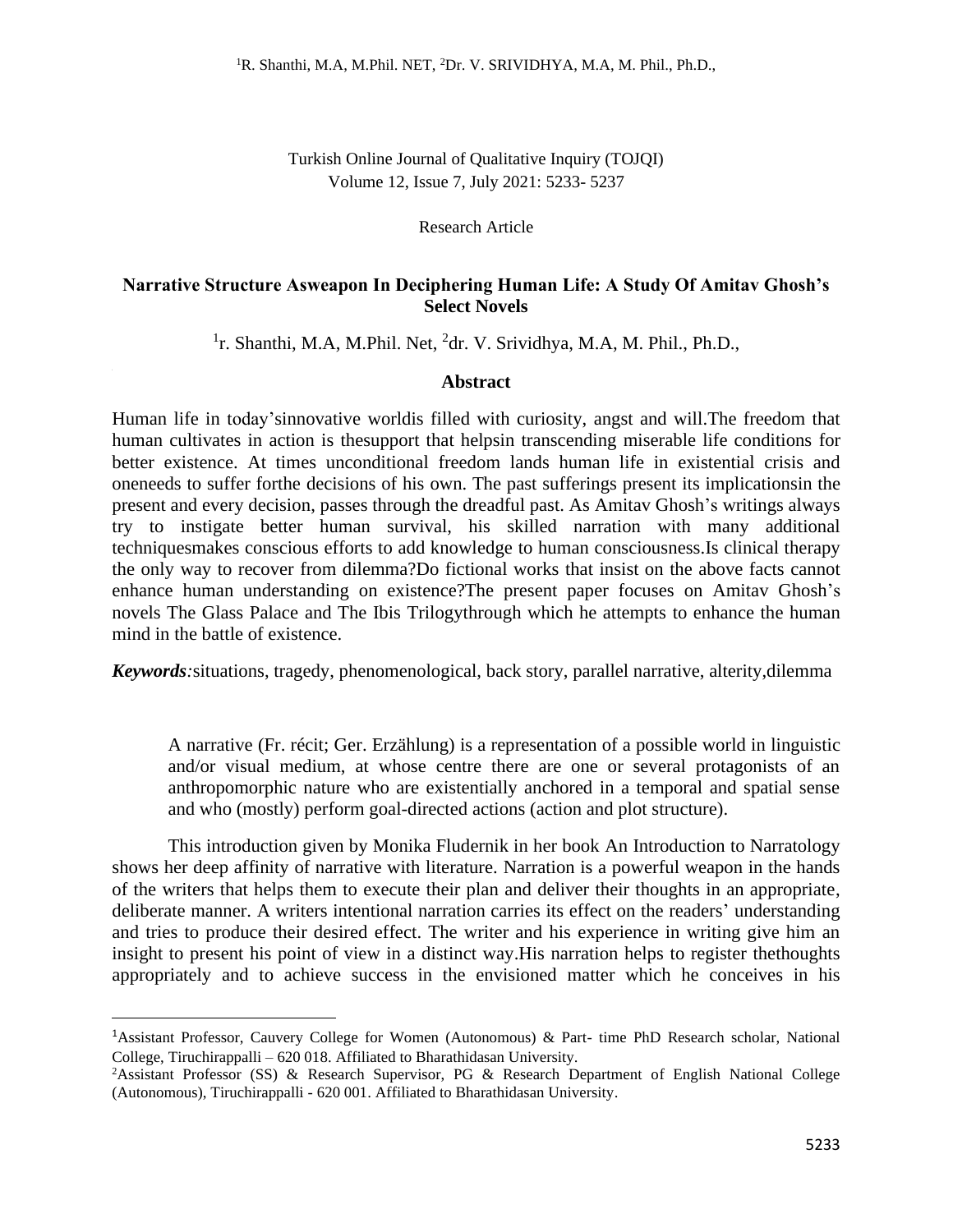#### **NARRATIVE STRUCTURE ASWEAPON IN DECIPHERING HUMAN LIFE: A STUDY OF AMITAV GHOSH'S SELECT NOVELS**

imagination. As literature is a medium which makes the readers think and analyze the narrative from various points of view, Ghosh's omnipotent third person narration in The Ibis Trilogydiscourses about life and its hardships in a defined period of time in a detailed manner presenting a possibility to be analyzed in varied dimensions.

With the plot of The Glass Palace,Ghoshdeciphers the changing human conception towards life. Fabula which causes the narrative to be recognizable as narrative is factual as the novel of Ghosh keenly represents the consequences of suffering in it. Ghosh's narration connects fragments and presents a whole in which the fragments lay dispersed stating a unity. He presents unity in his narration by knitting them by the yarn of suffering that brings the sufferers together. In the novels the situations which human face are governed by their past and they stand either benefited or affected by it.His characters endure suffering and the implicit traces of their traumatized past has its implications in their future decisions. Situation becomes the driving force behind his characters and their anxiety makes them overcome their essence for their being.Ghosh'snarration concentrates on remarking the limitation of human freedom and is conscious in bringing out its consequences.

Klages explains anxiety as "the psychological state that arises in infancy from the experience of separation from one's caregiver, which in classical Freudian psychoanalysis is always one's mother" (Klages 5). Ghosh's narration presents his protagonist Rajkumar in an alienated condition to make a clear depiction of hisinterest towards improvement in his life.

His name meant Prince, but he was anything but princely in appearance, with his oilsplashed vest, his untidily knotted longyi and his bare feet with their thick slippers of allused skin……...smooth as the palms of his hands, innocent of all but the faintest trace of fuzz (GP 4).

Ghosh'sphenomenologicalstyle of back storypresents Rajkumar's alienated condition as the driving force behind his decisions and determinations in his present life. His loneliness and economical struggle become the driving forces that determine his life and actions. Ghosh'sparallel narrative brings out the life of many characters belonging to different castes, categories, region and religion and their encounter with the changing atmosphere parallelly in the novels. The psychic change in his characters and the existential, midlife and spiritual crisis that the characters encounter during the course of life clearly reveals the crucial situations and the decisions that are taken by them for survival.

Ghosh's detailed descriptions in his novels display a documentary of human greed and its consequences in Burma. His work presents an existential vision of the damage caused to nature and its habitat due to the extravagant greed of man. He describes the psychological and physical sufferance of both the inmates and the people who migrate there for survival in the teak camps from other places. Saya John talks of the hardships in human survival by denoting to Rajkumar about the British officers of the teak camps who come there from different places for survival and their infections with Malaria and dengue that cause them great discomfort. He tends to denote the hardship of survival as he says that their life is wasted before they return back to London in few years.

In his novel River of Smoke Ghosh's narration presents the alterity in human decision usinghis characters Burnham and Fitcher. Both of them suffer from economic hardships and are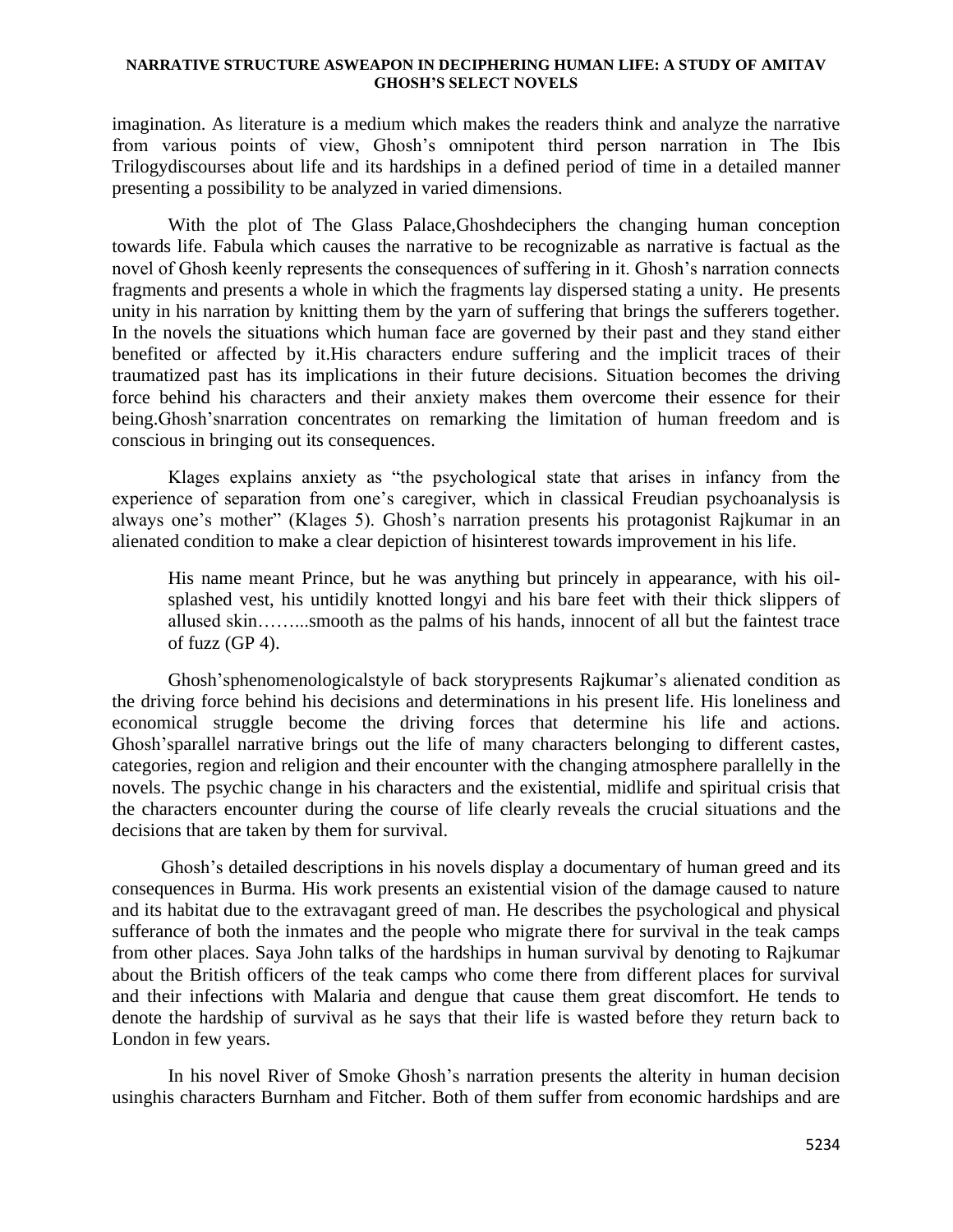left in a bitter condition of life. When Burnham approves to make money by selling opium; Fitcher frames his life by transporting and preserving saplings. When Burnham tries to embrace prosperity by selling the evil drug opium,Fitcher decides to make his fate by finding the golden Chamelion which can create magic in human health.This alterity in decision creates a big difference in their life. When Fitcher leads a prestigious life in the surrounding until his death; Bahram dies of remorse on his own choice and is unable to digest the failure of his life.

Ghosh in his tragic story carries over the responsibility of deciphering the existential futility, sufferance, dilemma and despair caused by the British and their colonial attitude by his descriptive narration. Ghosh presents it as his setting in the novel Sea of Poppies where he flashes the grave truth of how the Indian farmers were pressurized to cultivate opium in place of the edible crops in India.

When Nietzche talks of his interest in tragedy he states as, "it offers the supreme example of an art form that provides insights into the strength and weakness of a culture" (Spinks 14). Ghosh in the novel River of Smoke writes of the tragic life of Bahram and his obsession for wealth which is his weakness and obviously the reason behind his tragic death. He accepts to frame his identity by marrying a woman from a rich background but senses his meaningless survival in the household of his father-in-law. In spite of various opportunities presented by his father-in-law he could not connect himself with any of them and thinks of framing his identity by starting his own export division. His inferiority in the house of Mistries is compensated with fulfillment which he achieves when he is away from home. He enjoys life in a distant land where his past is hidden. His 'will' to secure the export division for himself leaves him in a state of destruction. His obsession to find more success by securing the firm for himself by carrying over the trade at the time of emerging opium ban in China is assisted by his neurosis that makes him hesitant to hear the requests of his wife and brother-in-law and he leaves to Canton with a great consignment which becomes the last journey in hislife.

Ghosh presents the last voyage of Bahram Modi as an eyeopener that reveals to him a different perception towards life. Time, one of the factors which creates a great difference in man and his way of being, presents Bahram to view his life in a different sense. His departure towards Canton gives him his first realization as he understands his wife's care and concern towards him which he thinks has changed from the previous mechanical inclinations. His next realization happens during the storm which uproots the chests of opium and when he goes for its rescue. A man who refuses to give any type of approval to his relationship with Chi Mei gets her image in his mind when he is drenched with opium. He stays distressed on his inability to give recognition to his son amidst the society. He remembers his son pleading to take him to Bombay and feels bad for the grave sorrow which he has cast on the life of the boy. He curses himself and always thinks about the boy and his failure to provide recognition to him in the society.

Ghosh presents in detail how the once approved factor of the mind stands as a great grievance in the life of the individual. As Rajkumar in the novel The Glass Palace grieves on his decision Bahram who has never faced any remorsein tradingopium, develops an ill-feeling in his inner mind when the stress on opium trade and its consequences were debated on much detail in the Committee. When the situation becomes crucial and when the merchants were asked to surrender their chests to the government, he could not bear the loss which is about to follow it. And after the execution of Ho Lao Kin, he accuses himself for his thoughtless deed of destroying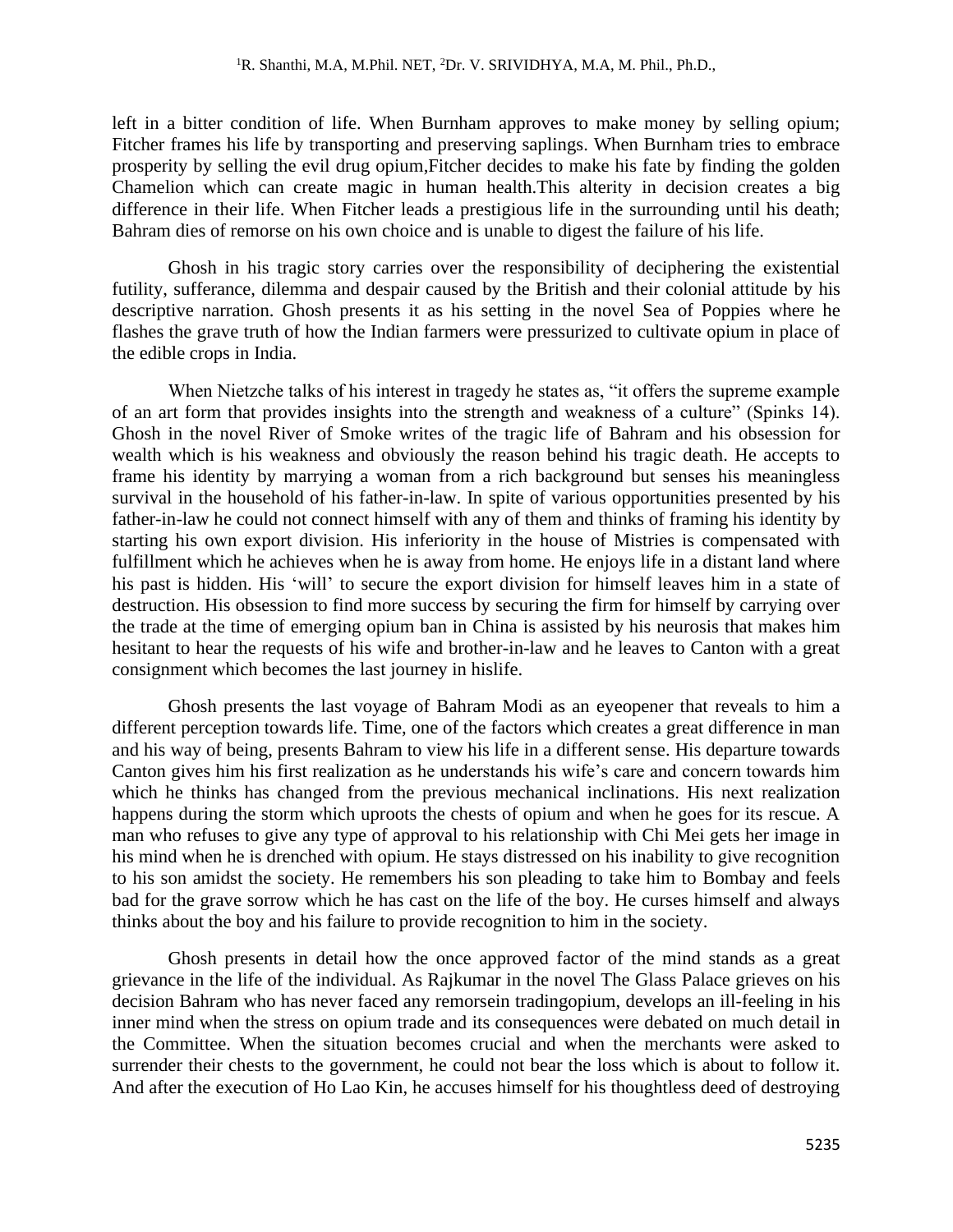### **NARRATIVE STRUCTURE ASWEAPON IN DECIPHERING HUMAN LIFE: A STUDY OF AMITAV GHOSH'S SELECT NOVELS**

his life by giving him opium in compensation of helping him by delivering message for his secret meeting with Chi Mei.

He experiences more pain when Zadig asks to him, "Is it right to carry on trading opium when Chinese are against it" (RS 211)? Ghosh brings off how different people hold different opinions on the matter of Free trade. He talks of merchants like Mr. Burnham, Mr. Dent, Charlie King who carry different notions on their behalf on the matter of Free Trade.

As Nietzsche's The Birth of Tragedy refers to the concepts of Appolline and the Dionysiac in which the Apollonian stands as a "well fashioned character who stands apart from the multitude" and "the Dionysiac cult that celebrates sexuality, unconscious desires and the amorality of natural forces" (Spinks 17), Ghosh presents characters from all multitude and their struggle in the battle of life. Ghosh echoes similarity with Nietzsche's interest in tragedy because it offers the supreme example of an art form that provides insight into the strength and weakness of a culture. "The experiences of tragedy, he argues, force a culture to reconsider or revalue its values; and Nietzsche notes later that 'Birth of tragedy was my first revaluation of all values' (1990b:121). Tragic art compels such a revaluation because it yields a profound insight into the depth and terror of human experience. It does so by teaching us that humanity's potential to develop a vital and expansive existence is fundamentally linked to its capacity to endure suffering and terror" (Spinks 14).

He remarks of the economic crisis of businessmen like Mr. Burnham, Bahram Modi, Zadig Bey, Penrose Fitcher, Charles King and many others who frame their business for their survival. The author remarks the difference in perseverance towards life through these characters. His narration with the flash backs of their childhood and their efforts to emerge as businessmen in their lives shows the characters and their intension to come up in life. When Mr. Burnham marries a Brigadier's daughter to put him forward with connections to grow in his trade; Bahram Modi marries Shrieen the daughter of the Mistrie family who were masters in Ship Building. Zadig Bey, a tradesman who has travelled all around the world has his own concept towards life and he stands ideal with his own policies and laws of life framed by him. He earns his life by selling watches and doing fair business according to the demands of the environment. He is stern in his decisions and moves his life logically with good selfdetermination.

Fitcher, the botanist leads his life with passion of transporting species to various parts of the world and by sharing the nature's bounteous gifts. He leads a life of satisfaction even when he loses his daughter in one of his travels. Charles King, a tradesman from Britain has his own ideology towards trade. Ghosh presents both the positive and negative impact due to freedom of thought. His characters are both beneficiaries and losers of it.

Ghosh brings anagnorisis in his narration when Kesarirecognizes Kalua, as the one who has eloped with his sister to save her life. He also presents twist when a genuine soldier like Kesari moves of with the price money of Captain Mee without sticking to the rules and regulations of the army and losing the money to people who are deceivers and nothing more.

The author symbolically usesthe storm to escape the 'storm' which his characters are holding within. Kalua and the other convicts are spared with freedom due to the storm and Mrs. Burnham who suffers internally because of her thoughtless decisions also takes the assistance of